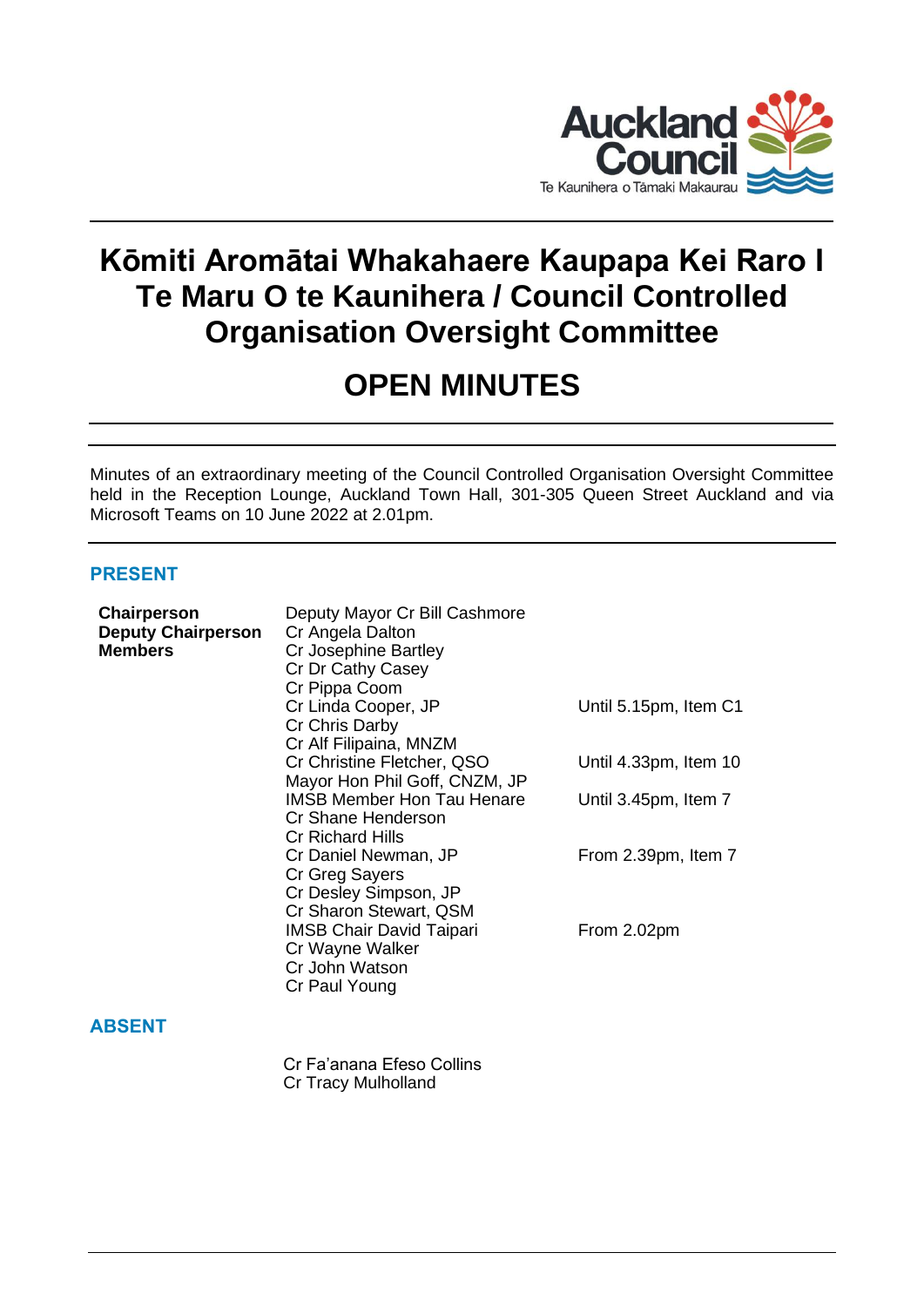

## **IN ATTENDANCE**

| Shane Ellison    | <b>Chief Executive, Auckland Transport</b>      |  |
|------------------|-------------------------------------------------|--|
| Mark Lambert     | Executive General Manager, Integrated Networks, |  |
|                  | <b>Auckland Transport</b>                       |  |
| Nick Hill        | Chief Executive, Tātaki Auckland Unlimited      |  |
| Carl Gosbee      | Chief Financial Officer, Eke Panuku             |  |
| Amanda Singleton | Chief Customer Officer, Watercare               |  |
| Jan Dawson       | Board Chair, Ports of Auckland Limited          |  |
| Roger Gray       | Chief Executive, Ports of Auckland Limited      |  |
|                  |                                                 |  |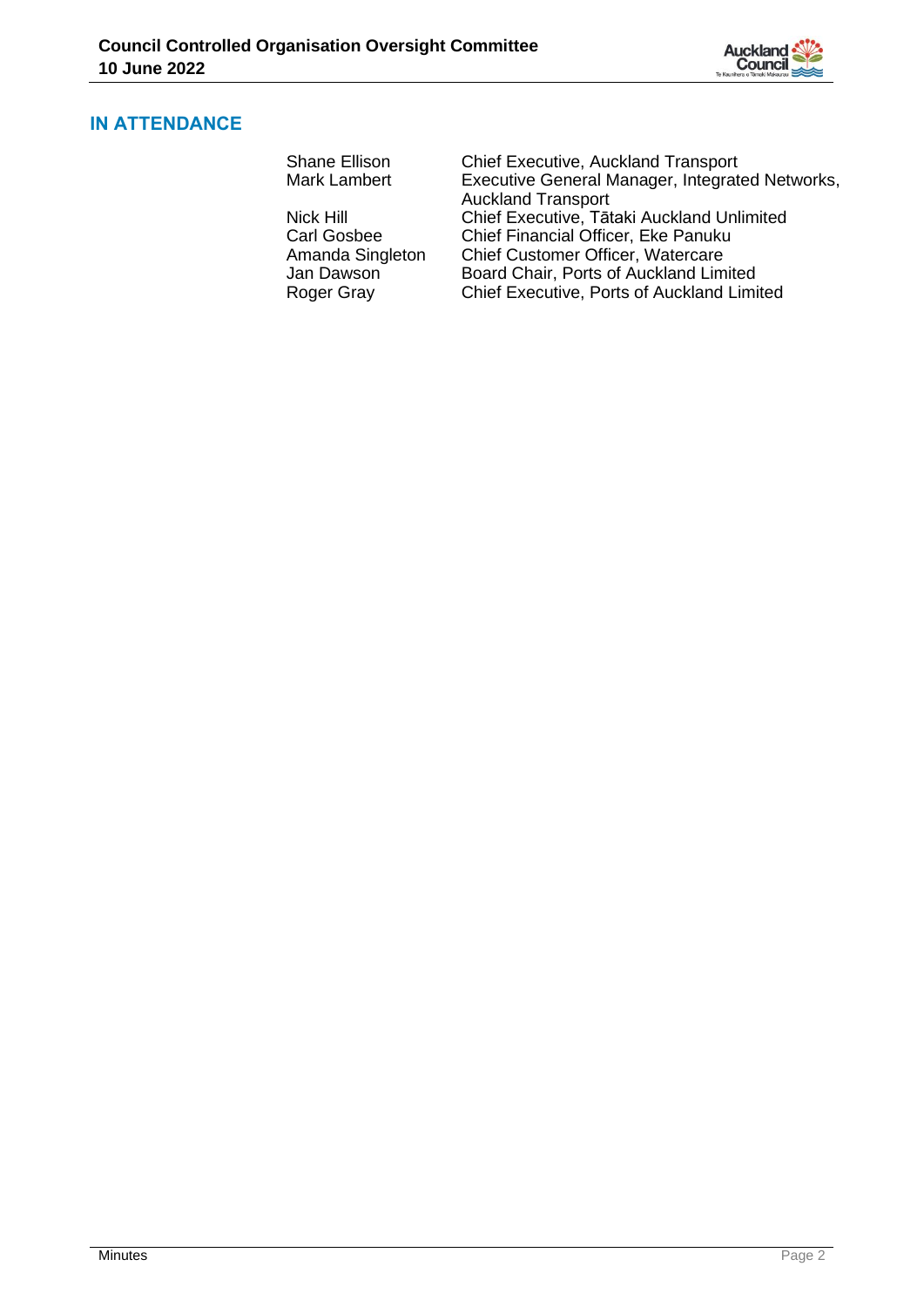

Note: a roll-call was conducted that ascertained the following members were in attendance at the commencement of the meeting:

| <b>Member</b>               | <b>Member</b> |                             |              |
|-----------------------------|---------------|-----------------------------|--------------|
| Deputy Mayor BC Cashmore    | ✓             | Cr S Henderson              | $\checkmark$ |
| Cr A Dalton                 | $\checkmark$  | Cr R Hills                  | $\checkmark$ |
| Cr J Bartley                | ✓             | Cr T Mulholland             |              |
| Cr C Casey                  | $\checkmark$  | Cr D Newman                 |              |
| Cr E Collins                |               | Cr G Sayers                 | $\checkmark$ |
| Cr P Coom                   | ✓             | Cr D Simpson                | $\checkmark$ |
| Cr L Cooper                 | ✓             | Cr S Stewart                | $\checkmark$ |
| Cr C Darby                  | $\checkmark$  | <b>IMSB Chair D Taipari</b> |              |
| Cr A Filipaina              | ✓             | Cr W Walker                 | $\checkmark$ |
| Cr C Fletcher               | ✓             | Cr J Watson                 | $\checkmark$ |
| Mayor P Goff                | ✓             | Cr P Young                  | $\checkmark$ |
| <b>IMSB Member T Henare</b> | $\checkmark$  |                             |              |

*IMSB Chair D Taipari entered the meeting at 2.02pm.*

## **1 Apologies**

Resolution number CCO/2022/18 MOVED by Deputy Mayor BC Cashmore, seconded by Cr A Dalton: **That the Council Controlled Organisation Oversight Committee: a) accept the apologies from: Absence Cr T Mulholland Lateness Cr E Collins Cr D Newman**

## **CARRIED**

Note: Subsequently, the meeting ended before Cr E Collins could attend.

# **2 Declaration of Interest**

There were no declarations of interest.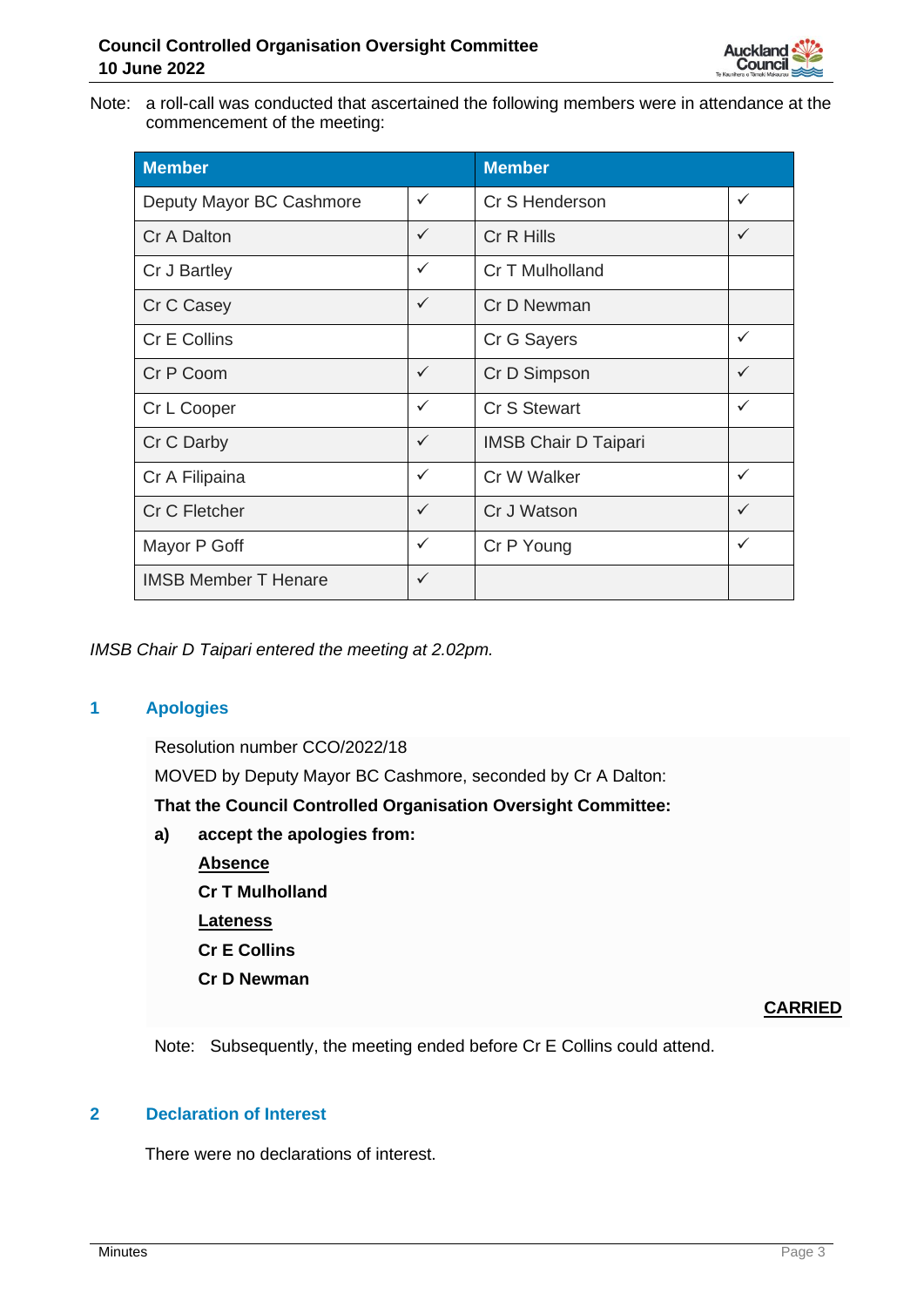

#### **3 Petitions**

There were no petitions.

## **4 Public Input**

There was no public input.

## **5 Local Board Input**

There was no local board input.

### **6 Extraordinary Business**

There was no extraordinary business.

## **7 Quarter Three Performance Reports 2021/2022 for Substantive Council-controlled Organisations and Ports of Auckland**

Representatives of the Council-controlled Organisations were present to answer questions. A presentation was provided by Ports of Auckland Limited. A copy is attached to the official minutes and is available on the Auckland council website as a minutes attachment.

*Cr D Newman entered the meeting at 2.39 pm. IMSB Member T Henare left the meeting at 3.45 pm.*

Resolution number CCO/2022/19

MOVED by Cr A Dalton, seconded by Cr L Cooper:

**That the Council Controlled Organisation Oversight Committee:**

**a) receive the 2021/2022 third quarter reports of the substantive Council-controlled Organisations and Ports of Auckland Limited, provided as attachments A to F of the agenda report.**

## **CARRIED**

#### **Attachments**

A 10 June 2022, Council Controlled Organisation Oversight Committee: Item 7 - Quarter Three Performance Reports 2021/2022 for Substantive Council-controlled Organisations and Ports of Auckland, Ports of Auckland Limited presentation

#### **8 Ports of Auckland Limited Letter of Expectation**

Resolution number CCO/2022/20

MOVED by Deputy Mayor BC Cashmore, seconded by Cr P Coom:

#### **That the Council Controlled Organisation Oversight Committee:**

- **a) approve the proposed content for Auckland Council's letter of expectation to Ports of Auckland Limited.**
- **b) delegate authority to the Mayor and Deputy Mayor to finalise the letter of expectation and deliver the letter to the board of Ports of Auckland Limited.**

#### **CARRIED**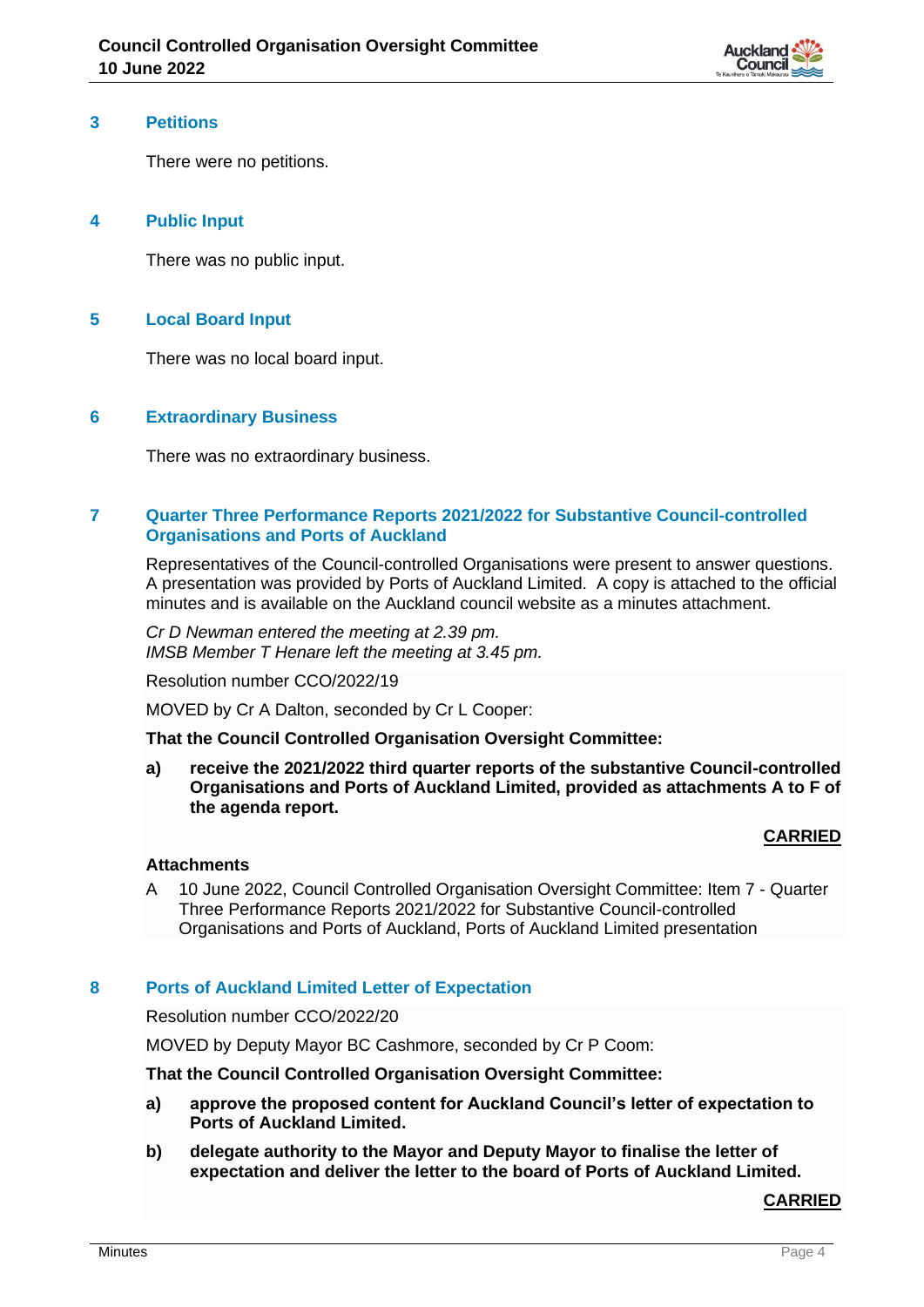

## **9 CCO Review recommendation on engagement and challenging decisions**

Resolution number CCO/2022/21

MOVED by Deputy Mayor BC Cashmore, seconded by Cr A Dalton:

**That the Council Controlled Organisation Oversight Committee:**

- **a) note that in addressing recommendation 56 of the Council-Controlled Organisation Review staff have explored options to give ratepayers a more effective voice in what happens in Auckland and how to challenge CCO or council decisions with the findings set out in this report.**
- **b) note that for regulatory decisions, it would not be appropriate or legally possible for the council group to implement an alternative dispute resolution body with binding powers.**
- **c) agree that the council group already has a number of avenues for members of the public to raise complaints or issues relating to non-regulatory decisions, and that at this time there is no need to add additional dispute resolution mechanisms.**

**CARRIED**

Note: Under Standing Order 1.8.6, Cr S Henderson requested that his dissenting vote be recorded.

#### **10 Liaison councillors' updates**

*Cr C Fletcher left the meeting at 4.35 pm.*

Resolution number CCO/2022/22

MOVED by Cr R Hills, seconded by Cr P Young:

**That the Council Controlled Organisation Oversight Committee:**

**a) receive the updates from liaison councillors to the Council Controlled Organisations.** 

**CARRIED**

#### **11 Summary of Council Controlled Organisation Oversight Committee information memoranda and briefings (including the forward work programme) - 24 May 2022**

Resolution number CCO/2022/23

MOVED by Cr C Casey, seconded by Cr D Simpson:

#### **That the Council Controlled Organisation Oversight Committee:**

- **a) note the progress on the forward work programme appended as Attachment A of the agenda report**
- **b) receive the Summary of Council Controlled Organisation Oversight Committee information memoranda and briefings – 24 May 2022.**

#### **CARRIED**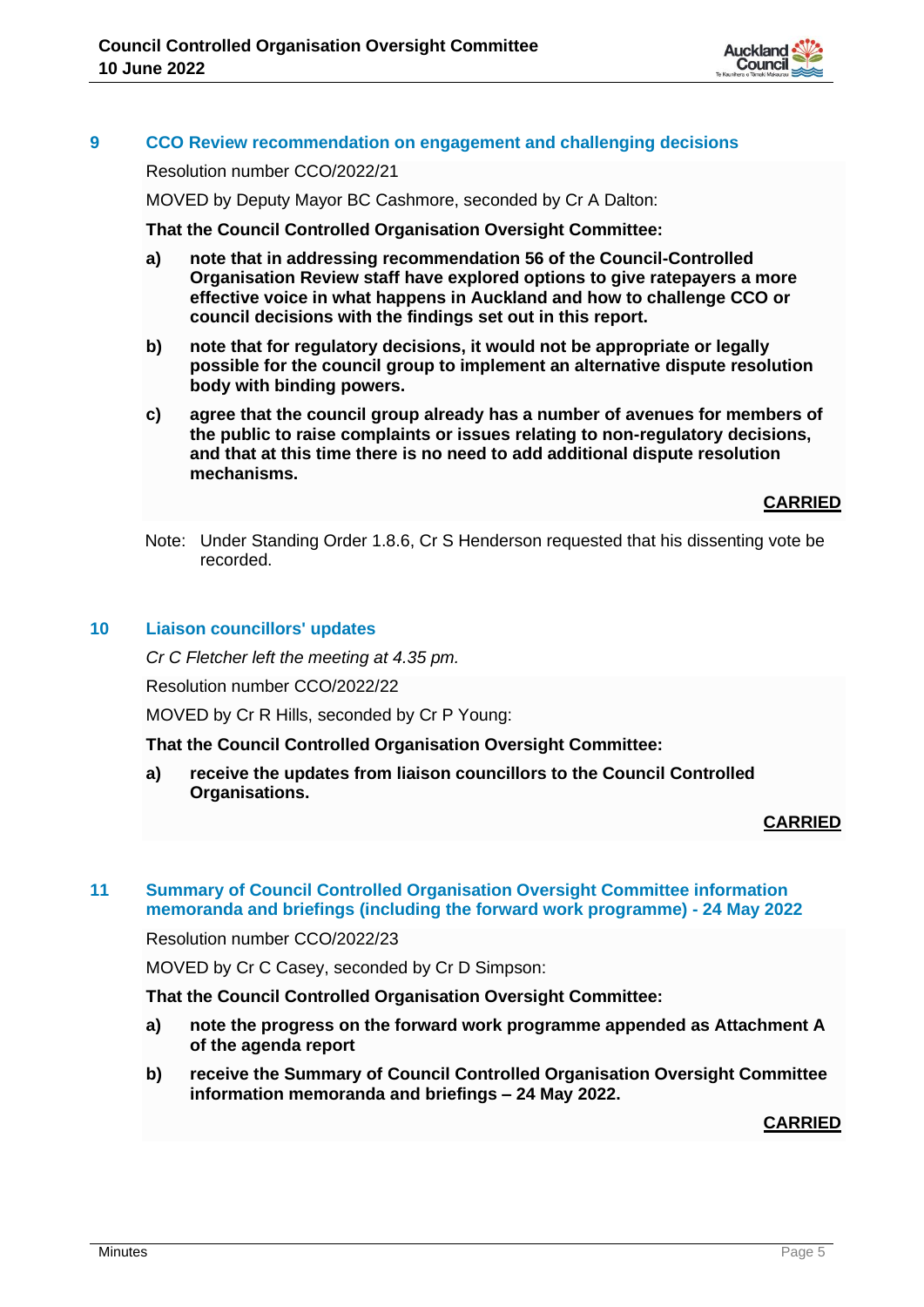

## **12 Consideration of Extraordinary Items**

There was no consideration of extraordinary items.

## **13 Procedural motion to exclude the public**

Resolution number CCO/2022/24

MOVED by Deputy Mayor BC Cashmore, seconded by Cr S Henderson:

**That the Council Controlled Organisation Oversight Committee:**

**a) exclude the public from the following part(s) of the proceedings of this meeting.**

**The general subject of each matter to be considered while the public is excluded, the reason for passing this resolution in relation to each matter, and the specific grounds under section 48(1) of the Local Government Official Information and Meetings Act 1987 for the passing of this resolution follows.**

**This resolution is made in reliance on section 48(1)(a) of the Local Government Official Information and Meetings Act 1987 and the particular interest or interests protected by section 6 or section 7 of that Act which would be prejudiced by the holding of the whole or relevant part of the proceedings of the meeting in public, as follows:**

| Reason for passing this<br>resolution in relation to each<br>matter                                                                                                                   | Particular interest(s) protected<br>(where applicable)                                                                                                                                                                                                                                                                                                                                                                                                                                                                                                                                                                                                                                                                         | Ground(s) under section 48(1)<br>for the passing of this resolution                                                                                                                                |
|---------------------------------------------------------------------------------------------------------------------------------------------------------------------------------------|--------------------------------------------------------------------------------------------------------------------------------------------------------------------------------------------------------------------------------------------------------------------------------------------------------------------------------------------------------------------------------------------------------------------------------------------------------------------------------------------------------------------------------------------------------------------------------------------------------------------------------------------------------------------------------------------------------------------------------|----------------------------------------------------------------------------------------------------------------------------------------------------------------------------------------------------|
| The public conduct of the part of<br>the meeting would be likely to<br>result in the disclosure of<br>information for which good<br>reason for withholding exists<br>under section 7. | s7(2)(b)(ii) - The withholding of<br>the information is necessary to<br>protect information where the<br>making available of the<br>information would be likely<br>unreasonably to prejudice the<br>commercial position of the<br>person who supplied or who is<br>the subject of the information.<br>s7(2)(h) - The withholding of the<br>information is necessary to<br>enable the local authority to<br>carry out, without prejudice or<br>disadvantage, commercial<br>activities.<br>In particular, the report contains<br>information which if made public<br>could prejudice or disadvantage<br>the commercial position of the<br>entities which supplied it and<br>their ability to undertake<br>commercial activities. | s48(1)(a)<br>The public conduct of the part of<br>the meeting would be likely to<br>result in the disclosure of<br>information for which good<br>reason for withholding exists<br>under section 7. |

## **C1 CONFIDENTIAL: Stadiums operating model**

**The text of these resolutions is made available to the public who are present at the meeting and form part of the minutes of the meeting.**

# **CARRIED**